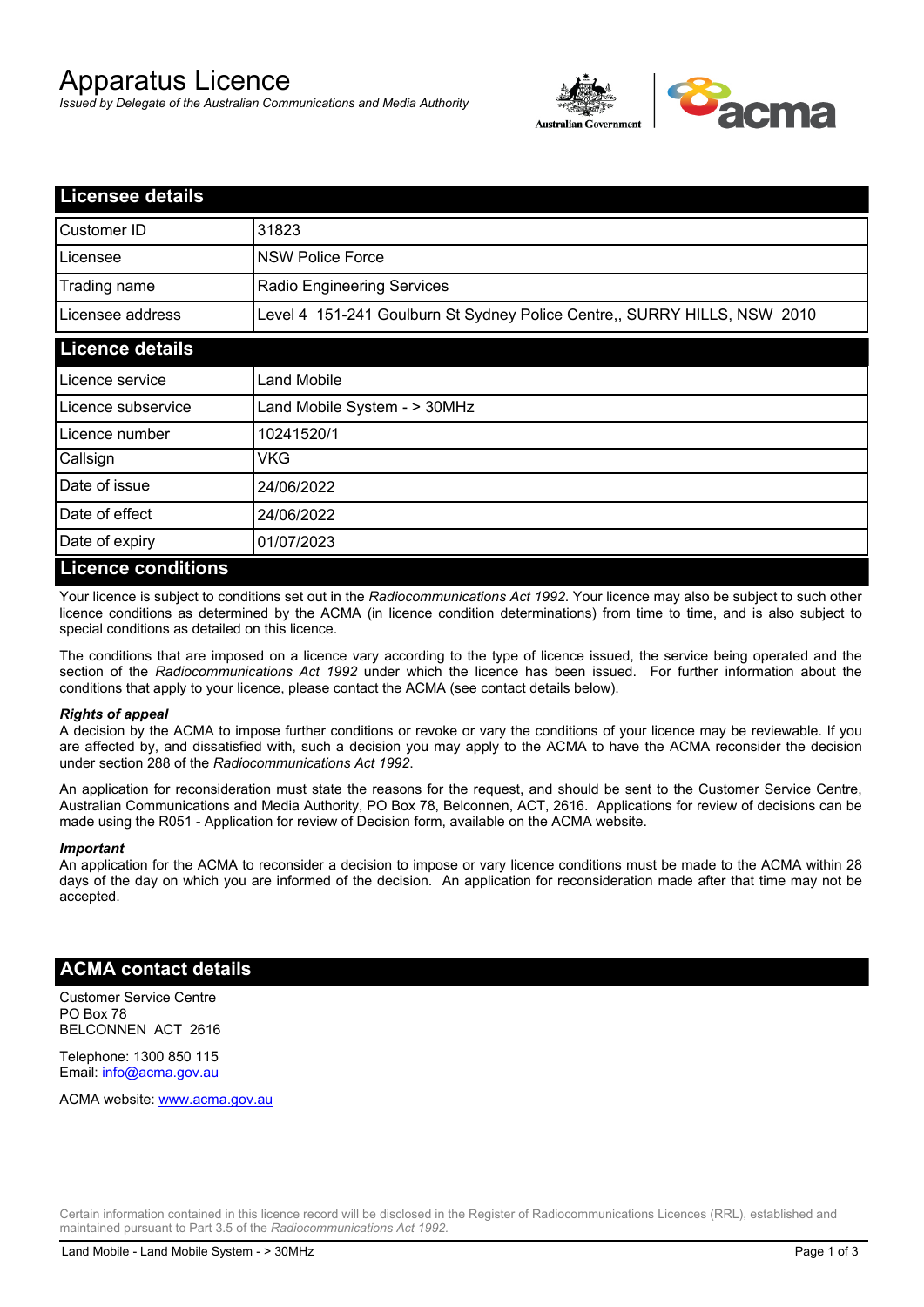# **Advisory Notes applying to licence no.: 10241520/1**

Conditions applicable to the operation of Land Mobile System station(s) authorised under this licence can be found in the Radiocommunications Licence Conditions (Apparatus Licence) Determination and the Radiocommunications Licence Conditions (Land Mobile Licence) Determination. Copies of these determinations are available from the ACMA and from the ACMA home page (www.acma.gov.au).

This service is authorised to operate with a frequency split other than that prescribed by the 400 MHz Plan (Radiocommunication Assignment Licensing Instruction MS22).